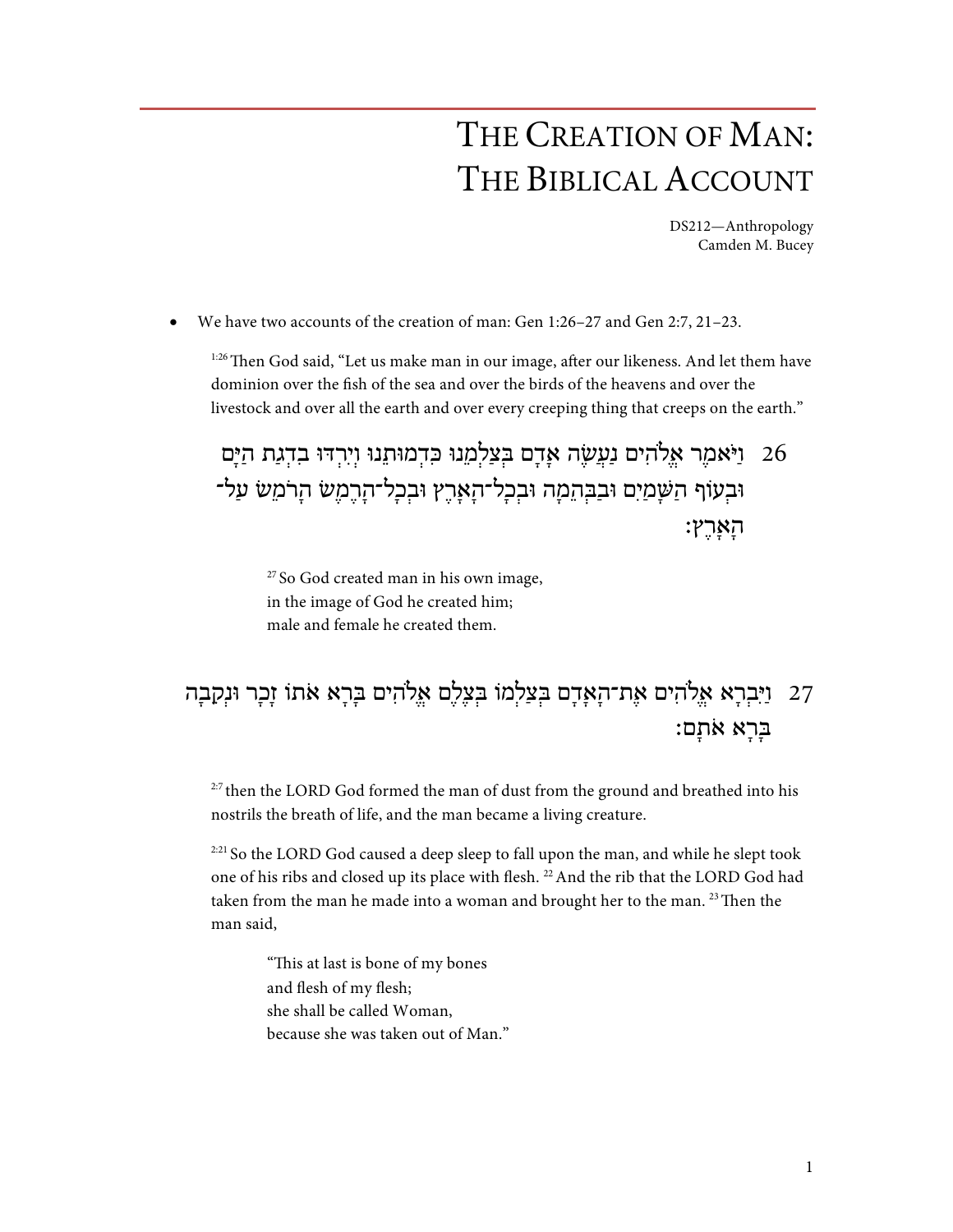- 7 וַיִּ יצֶר יהוה אֱ ֹלהִ ים אֶ ת־הָ אָ דָ ם עָ פָ ר מִ ן־הָ אֲ דָ מָ ה וַיִּ פַּ ח בְּ אַ פָּ יו נִ שְׁ מַ ת חַ יִּ ים וַיְ הִ י הָ אָ דָ ם לְ נֶפֶשׁ חַ יָּה׃
	- 21 וַיַּפֵּ ל יהוה אֱ ֹלהִ ים תַּ רְ דֵּ מָ ה עַ ל־הָ אָ דָ ם וַיִּ ישָׁ ן וַיִּ קַּ ח אַ חַ ת מִ צַּ לְ עֹתָ יו וַיִּ סְ גֹּר בָּ שָׂ ר תַּ חְ תֶּ נָּה׃
- 22 וַיִּבְן יהוה אֵלֹהִים אֶת־הַצַּלַע אֲשֶׁר־לַקַח מִן־הַאֲדָם לִאִשָּׁה וַיִבְאָהַ אָל־ הָ אָדָם
	- 23 וַיֹּאמֶר הָאָדָם זֹאת הַפַּעַם עֵצֶם מֵעֲצָמַי וּבְשָׂר מִבִּשָׂרִי לִזֹאת יִקְרֵא אִ שָּׁ ה כִּ י מֵ אִ ישׁ לֻקֳ חָ ה־זּ ֹאת׃
- The divine counsel is behind the creation of man, and the Genesis draws us into the plan and purpose of God so that we may clearly see man's position in this plan.
	- o Gen 1:26b—"And let them have dominion (ויִרְדוּ) over the fish of the sea and over the birds of the heavens and over the livestock and over all the earth and over every creeping thing that creeps on the earth."
	- o Gen 1:28—And God blessed them. And God said to them, "Be fruitful and multiply (וּרְבְוּ) and fill the earth and subdue it, and have dominion (וֹרְבָוּ) over the fish of the sea and over the birds of the heavens and over every living thing that moves on the earth."
	- o Ps 8:4–8

<sup>4</sup> what is man that you are mindful of him, and the son of man that you care for him?

<sup>5</sup> Yet you have made him a little lower than the heavenly beings and crowned him with glory and honor.

 $6$  You have given him dominion over the works of your hands; you have put all things under his feet,

 $<sup>7</sup>$  all sheep and oxen, and also the beasts of the field,</sup>

<sup>8</sup> the birds of the heavens, and the fish of the sea, whatever passes along the paths of the seas.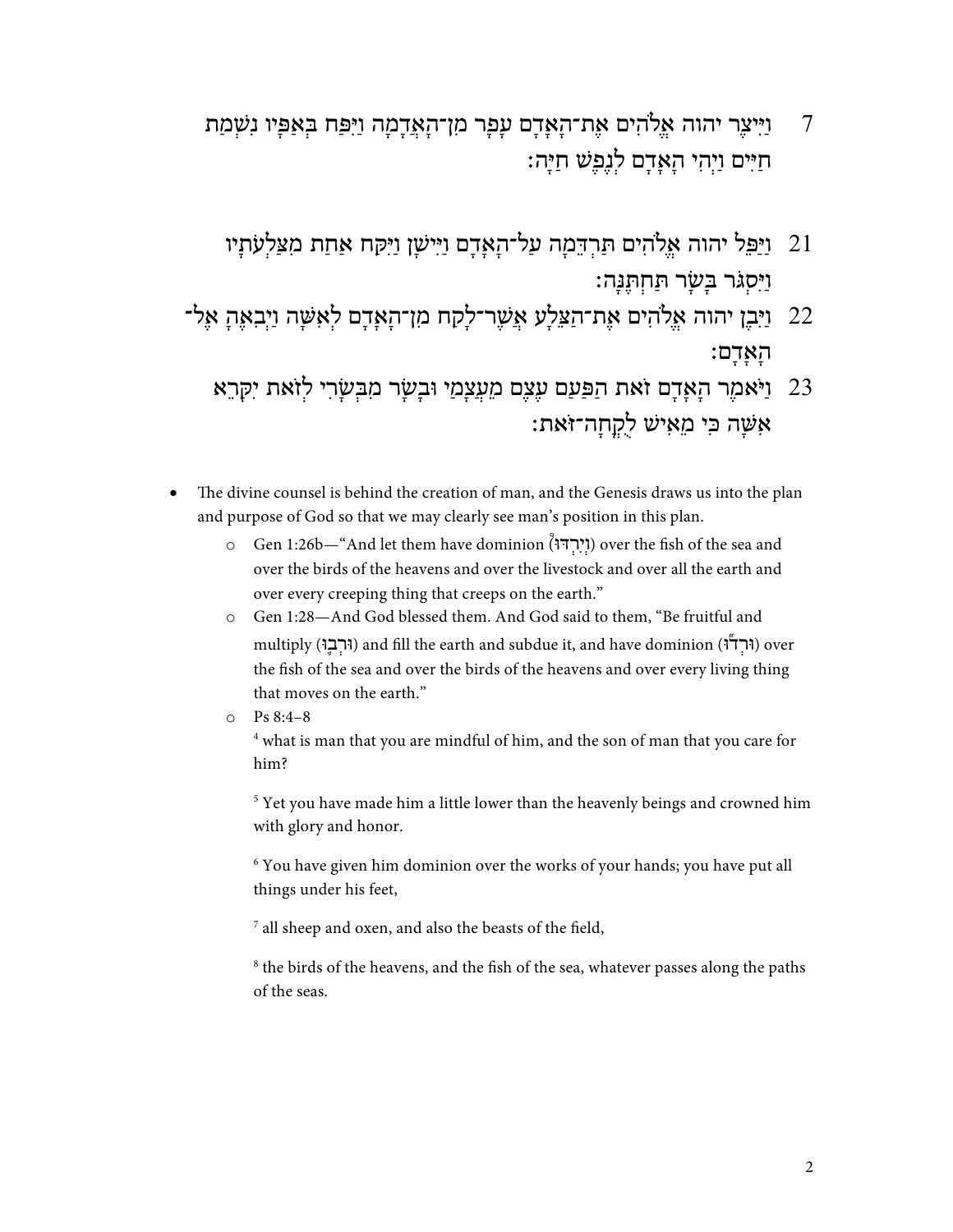- 5 מָ ה־אֱ נוֹשׁ כִּ י־תִ זְ כְּ רֶ נּוּ וּבֶ ן־אָ דָ ם כִּ י תִ פְ קְ דֶ נּוּ׃
- 6 וַתְּ חַ סְּ רֵ הוּ מְּ עַ ט מֵ אֱ ֹלהִ ים וְ כָ בוֹד וְ הָ דָ ר תְּ עַ טְּ רֵ הוּ׃
	- 7 תַּ מִשִׁילֵהוּ בִּמַעֲשֵׂי יָדֵיךָ כֹּל שַׁתֲּה תַחַת־רַגְלָיו:
		- צֹנֶה וַאֲלָפִים כֵּלָּם וְגַם בַּהֲמוֹת שָׂדָי:  $8$
		- 9 צִפּוֹר שָׁמַיִם וּדְגֵי הַיָּם עֹבֵר אָרְחוֹת יַמִּים:
- The Unity of Mankind
	- o Man and animals were created on the sixth day and from the dust (Gen 1:26ff).
	- o Man, however was created after divine deliberation and in the image of God. He was created to be special and to have dominion over the rest of the creation.
	- o The two accounts of the creation of man demonstrate this fact. The first account in chapter one is a general account of creation whereas the account in chapter two stresses the particulars of humanity's role.
	- o Humanity as such is different from the rest of creation. This *difference* extends to every human being for they are *united*.
		- § Scripture testifies to the unity of humanity (Gen 1:26; 6:3; 7:21; 10:32; Matt 19:4; Acts 17:26; Rom 5:12ff; 1 Cor 15:21f, 45f).<sup>1</sup>
		- § Various people groups and adherents to other belief systems have not acknowledged this truth, which has led to a host of xenophobia and human rights atrocities.
		- Certainly, humanity is diverse in many ways, but that diversity does not compromise the fundamental and essential unity of human beings, who are created in the image of God.
		- Bavinck stresses the important of this point: "It is, finally, not a matter of indifference, as is sometimes claimed, but on the contrary of the utmost importance: it is the presupposition of religion and morality. The solidarity of the human race, original sin, the atonement in Christ, the universality of the kingdom of God, the catholicity of the church, and the love of neighbor—these all are grounded in the unity of humankind."<sup>2</sup>
- As we look at these key texts, let us break down several elements in the creation of man.
	- o The subject: God
		- נעשׂה Qal cohortative, first person plural.
			- In *The Basics of Biblical Hebrew*, Pratico and Van Pelt explain the use of the cohortative form  $3$

 $<sup>1</sup>$  Bavinck, 2:523.</sup>

<sup>2</sup> Bavinck, 2:526.

<sup>3</sup> Pratico and Van Pelt, §18.13.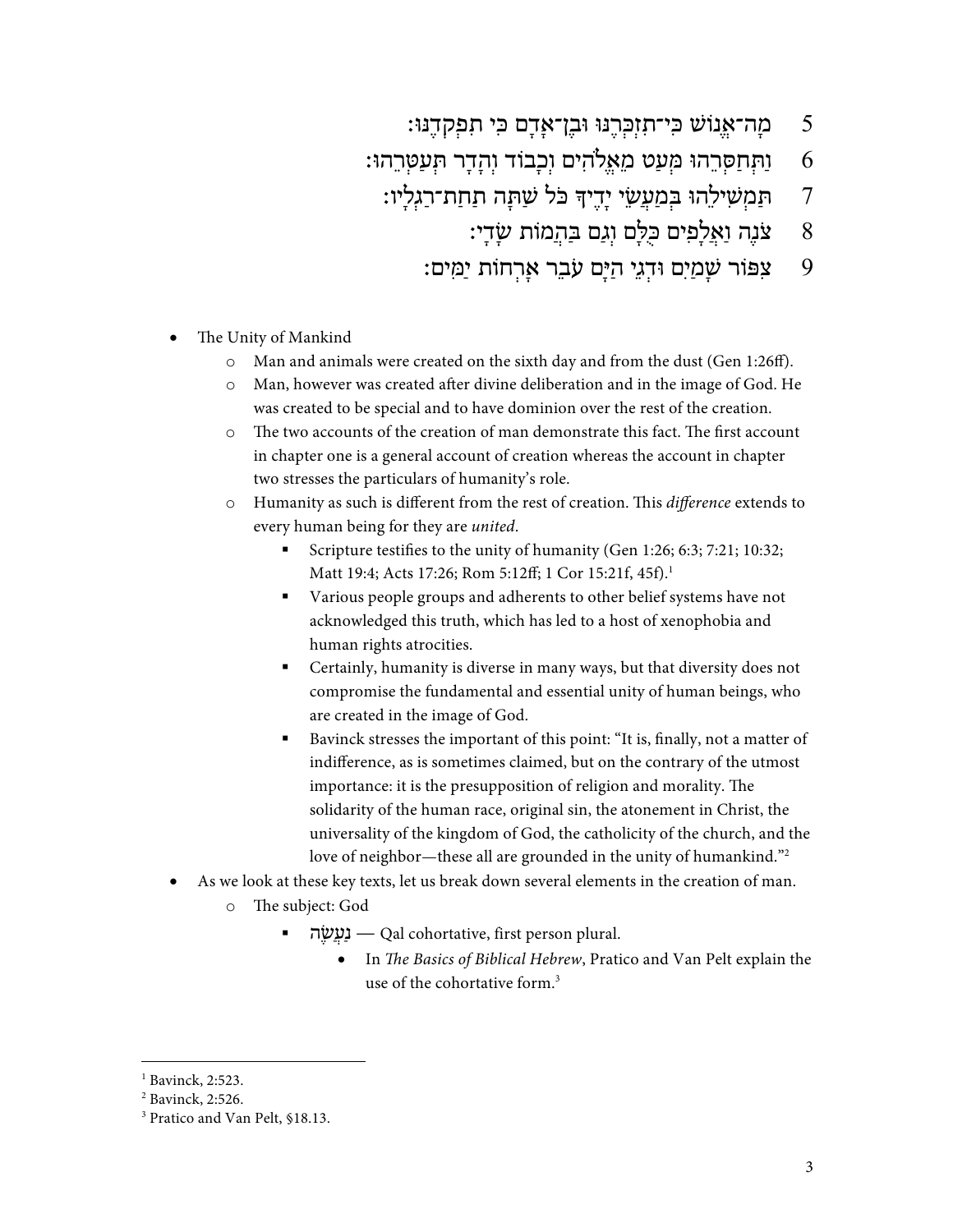- o ". . . the Cohortative is used to express a wish, request, or command. . . . when translating the Cohortative, use the key words 'let' or 'may'. . ."
- o "The simple form of the Cohortative is the same as the Imperfect 1cs and 1cp forms . . . What identifies the Cohortative or volitional use of the first person Imperfect is the position of the Imperfect verb in its clause. In general, when the Imperfect (not consecutive) 1 cs of 1cp verb is first in its clause, it is Cohortative. Conversely, when the Imperfect 1cs or 1cp verb is not first in its clause, it is not Cohortative but the regular Imperfect (though there are exceptions)."4
- In *A Guide to Biblical Hebrew Syntax*, Arnold and Choi write, "The cohortative expresses the speaker's desire, wish, or command, with the first person used as the subject of the action. In general, the cohortative emphasizes the determination behind the action, or one's personal interest in it."5
- God is especially interested in the creation of man, because it is the reproduction of his image.
	- o This adds further context to the dominion that God gives to man.
	- o While God creates all by divine fiat, there is a particular focus *and interest* on God's part in the creation of man.
- This first person plural has been the occasion for much exegetical and theological debate. There are several possibilities:
	- First, it could be the persons of the Trinity speaking to one another.
	- Second, it could be God speaking among the divine counsel.
		- o The setting would be God speaking from the upper register heavens in the presence of the angels, whom he has already created.
		- o One initial problem to this view is that it seems to follow that man would be made made in the image of God *and*  angels.
		- o Verse 27 uses a singular suffix in **בִצְלְמוֹ**
	- Third, God would be speaking using the "royal we" or majestic plural.
		- o While a single agent is planning to act, he speaks in the plural.

 <sup>4</sup> Pratico and Van Pelt, §18.13.

<sup>5</sup> Arnold and Choi, *A Guide to Biblical Hebrew Syntax*,s §3.3.3.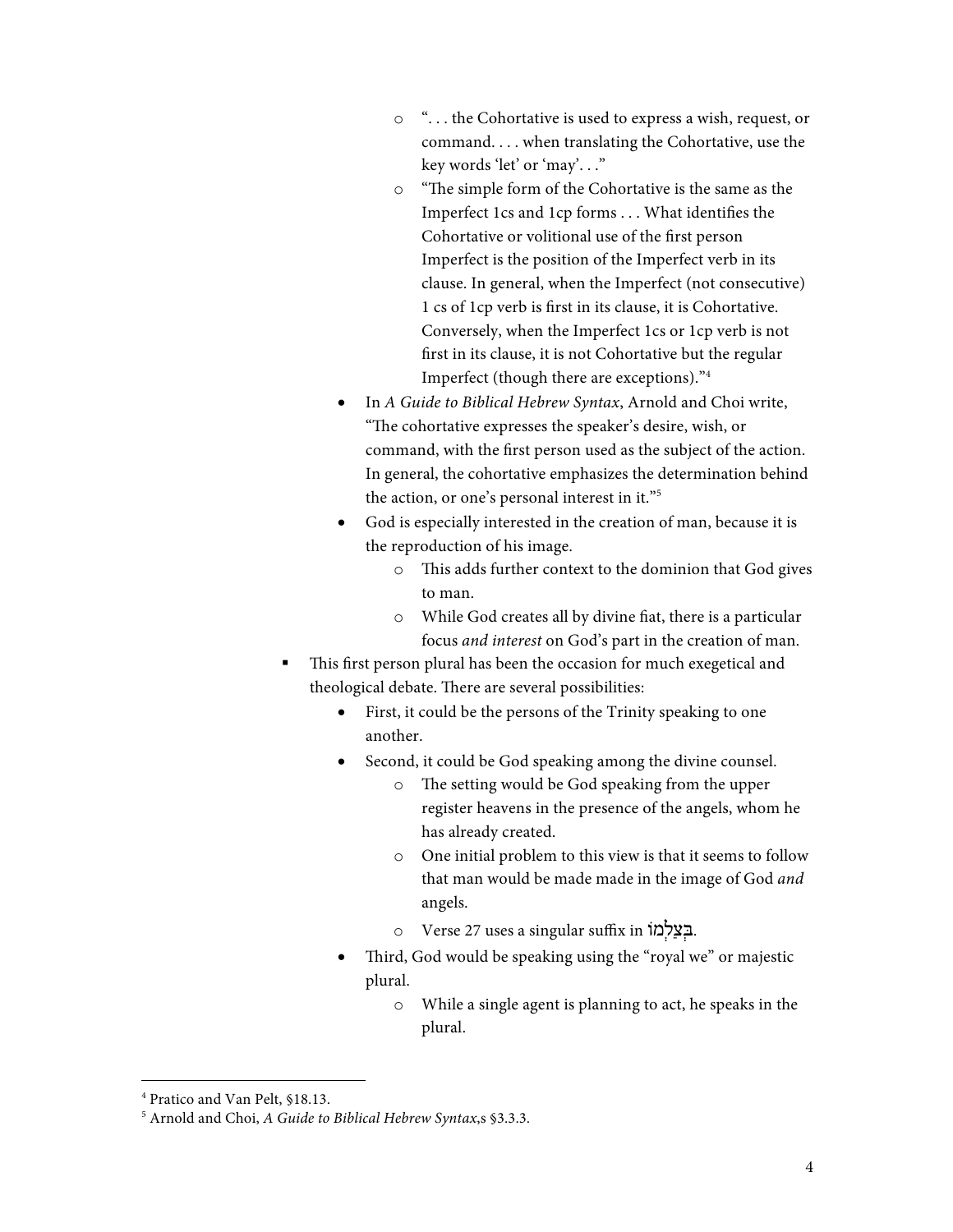- o The linguistic effect exaggerates the high office of the one speaking.
- o Advocates of this view sometimes appeal to the plural form of אֱלֹהִים itself.
- o The object: man
	- אדם is the direct object of God's creative activity.
		- This is important to recognize, especially once we encounter alternative theories of human origins.
		- The specific and *direct* object of God's creation with respect to the reproduction of his image is *man*.
		- The structuring of the Genesis account portrays a particular order that elevates the importance of man as compared to the rest of creation.
			- o Days 1–3 describe the creation of kingdoms or realms. Days 4–6 describe the creation of rulers to rule over those kingdoms.
				- Day 1 (vv. 3–5) | Day 4 (vv. 14–19) Light and Darkness > the sun, moon, and stars
				- Day 2 (vv. 6–8) | Day 5 (vv. 20–23) The water under the expanse and the skies > living creatures in the water and birds in the sky
				- **•** Day 3A (vv. 9–10) | Day 6A (vv. 24–25) —dry ground > living creatures on the land
				- Day 3B (vv. 11–13) | Day 6B (vv. 26–31) vegetation and trees > creation of man
			- o Man, however, seems to transcend the rest of creation.
				- The pattern moves from kingdom to king. Man is the last of the created kings, which emphasizes his preeminence among creation.
					- § More than that, he is explicitly given dominion over the creation in v. 26b and v. 28.
		- But again, man is also elevated by being the direct object of the cohortative נעשׂה.
- o The form/pattern: in *our* image; in *God's* image

[נַעֲשֶׂה אָדָם בִּצַלְמֵנוּ כִּדְמוּתֵנוּ] (Gen 1:26).

§ Man is created in the image and likeness of God. This refers to the created ectype, not some aspect of the divine archetype. God does not have an image-aspect that man is created after. Man is the created image of God.<sup>6</sup>

 <sup>6</sup> Bavinck, 2:532.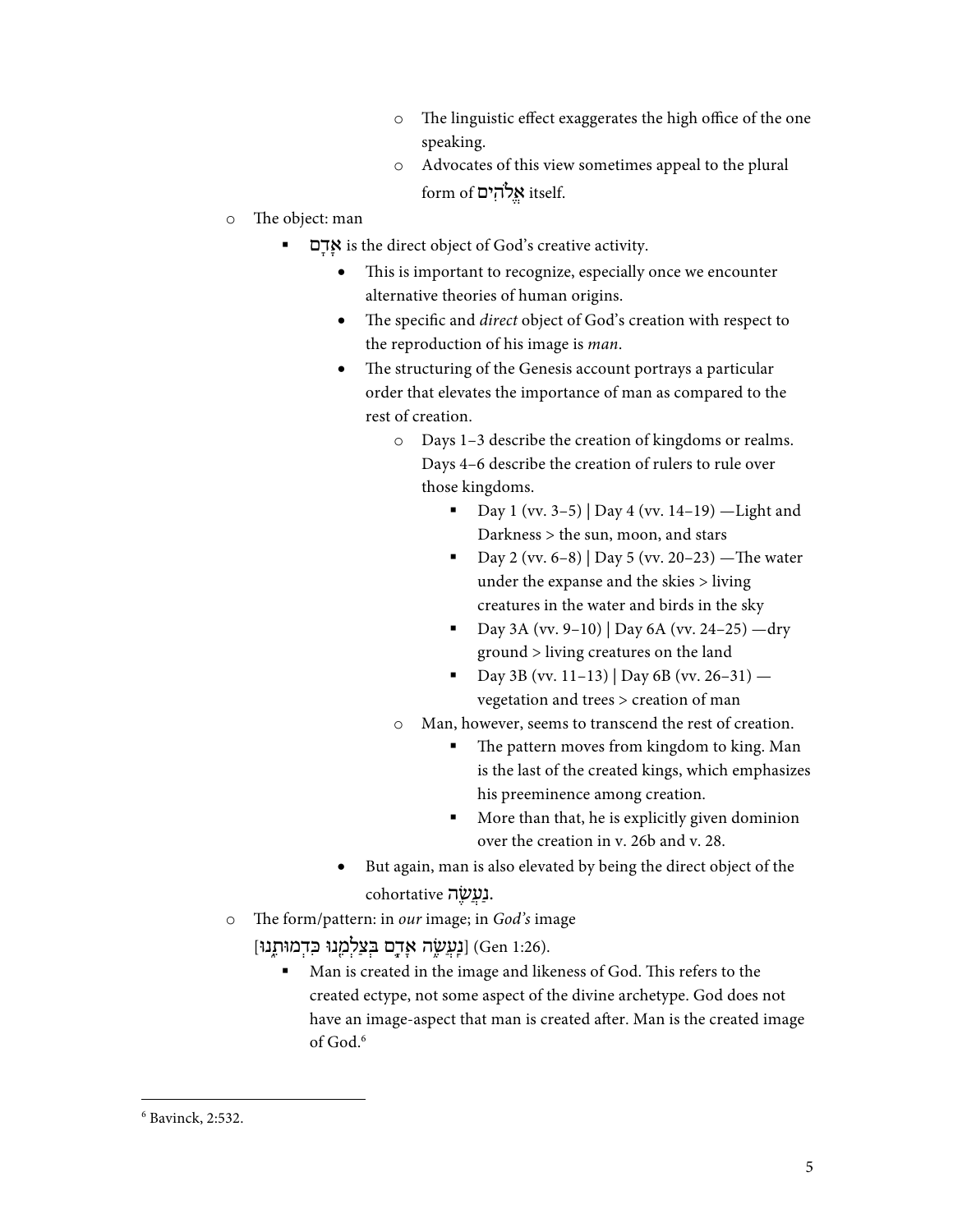- We'll look at this in much more detail, but at this point, let us look closely at the relationship between "image" and "likeness."
	- נוּ ֵמ ְל ַצ ְבּ has a prepositional ְבּ and a plural ending.
	- נוּ ֵמוּת ְד ִכּ shares the same form, but with the prepositional ִכּ.
	- Some interpreters see this latter phrase as epexegetical.
	- Others see this as saying something additional about the nature of man and how he was created. That is, some traditions have distinguished between the image and the likeness.
		- o A naturalist view holds that God planned to create man in his image and likeness. However, he only created him in his image with the intent that he would obtain the divine likeness through obedience. The likeness is eschatological whereas the image is not properly so.
		- o Another view holds that the image of God is demonstrated in man's rationality, but the likeness of God is an additional gift of holiness lost by sin and restored by Christ.
		- o Pelagius taught that the image of God was a God-given potential for moral perfection.7
		- o The Socinians held that the image of God was merely man's dominion over creation.
- o The mode: divine fiat
	- A fiat is "a formal authorization or decree"<sup>8</sup> or "a command or act of will that creates something without or as if without further effort."9
		- With reference to God's creative Word, the accomplishment of such a decree requires no acting agent. The speaking and the doing are simultaneous, co-existent events.
		- Fiat is clearly apparent in Genesis 1:3, "And God said, 'Let there be light,' and there was light." God spoke and it was.
	- In a similar fashion, Genesis 1:27 is very matter of fact even though it bears poetic form.
	- § Theistic evolution is one position that seeks to fill in the supposed gaps of the biblical record.
		- The advocate of theistic evolution views that God created the world—even *ex nihilo*. But the creation of much life has come about by a providentially-guided process of evolution.
			- o God set the pieces in motion, but the creation of man is not directly of divine fiat.

 <sup>7</sup> Bavinck, 2:534.

<sup>8</sup> https://www.google.com/webhp?sourceid=chrome-instant&ion=1&espv=2&ie=UTF-8#q=define%20fiat

<sup>9</sup> http://www.merriam-webster.com/dictionary/fiat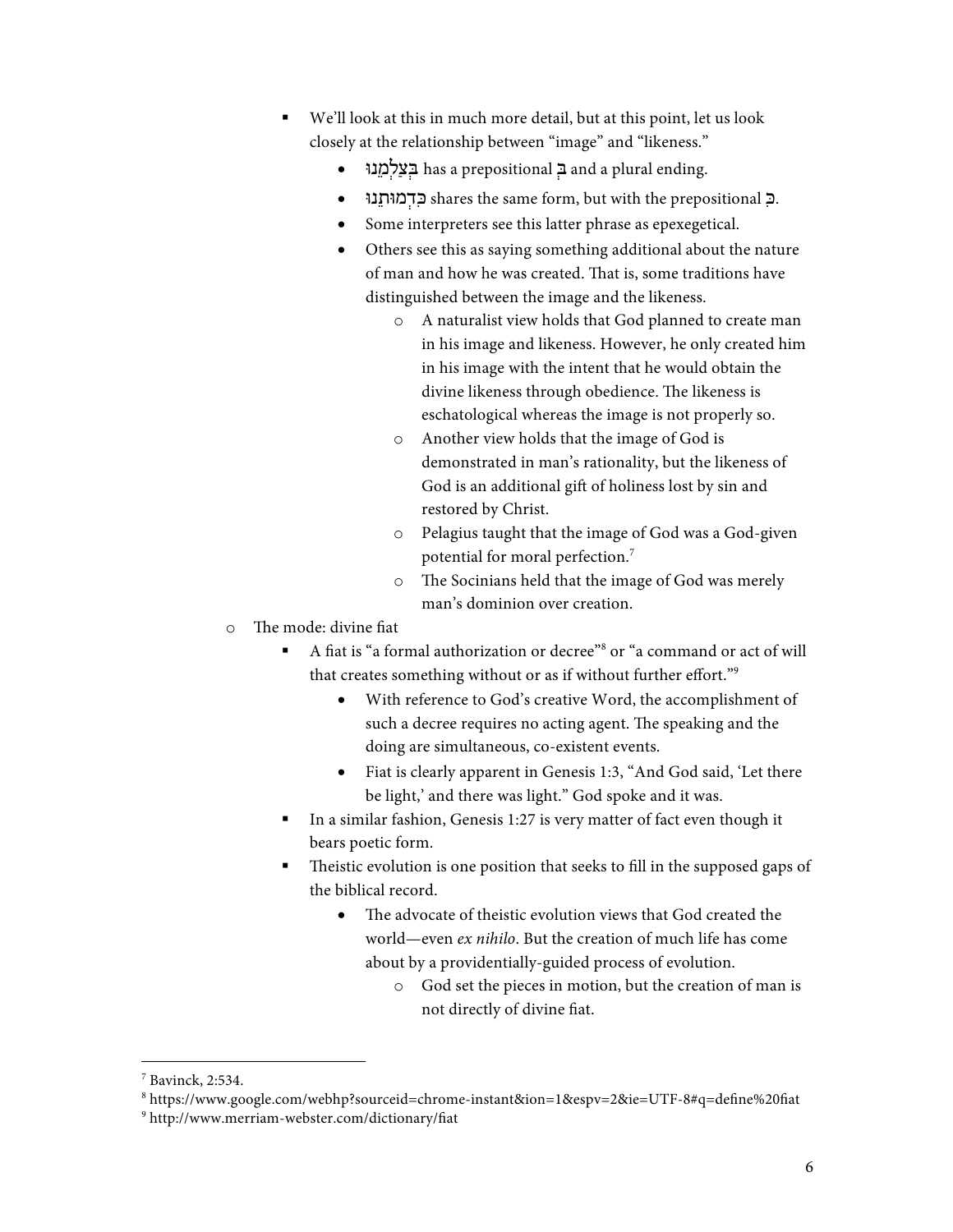- o Some advocates see man as a series in a chain of species that have evolved. At a point in time, God chose one of these hominids and breathed his life into him, making him a living being and establishing God's image in him.
- o For a good summary of such views, read Richard Belcher's review of C. John Collins, *Did Adam and Eve Really Exist?* online at Reformation21.10
- The first major problem is that theistic evolution is contrary to the explicit teaching of Scripture.
	- o Genesis 2:7 says God created man of the dust of the ground, not from animals.
	- o 1 Corinthians 15:39 corroborates this basic point: "For not all flesh is the same, but there is one kind for humans, another for animals, another for birds, and another for fish."
- While the exegetical issues are substantial, there are still other issues that pose a difficulty for theistic evolution.
- o The means: dust of the ground.
	- Genesis 2:7
		- $\bullet$  <sup>2:7</sup> then the LORD God formed the man of dust from the ground and breathed into his nostrils the breath of life, and the man became a living creature.
		- וַיִּיצֶר ْיְהוָׂה אֱלֹהִים אֶת־הַאָּדָֹם עַפָר<sup>י</sup> מִן־הָאֲדָמַׂה •
		- There is a play on words between the object of creation (הַאֲדָֹם) and his local origin (הְאָדָמָה).
	- The apostle Paul draws an important lesson from this statement of origin by developing it in 1 Corinthians 15:47–49.
		- 47The first man was from the earth, a man of dust; the second man is from heaven. <sup>48</sup> As was the man of dust, so also are those who are of the dust, and as is the man of heaven, so also are those who are of heaven. <sup>49</sup> Just as we have borne the image of the man of dust, we shall also bear the image of the man of heaven.
		- <sup>47</sup> ὁ πρῶτος ἄνθρωπος ἐκ γῆς χοϊκός, ὁ δεύτερος ἄνθρωπος ἐξ οὐρανοῦ. 48 οἷος ὁ χοϊκός, τοιοῦτοι καὶ οἱ χοϊκοί, καὶ οἷος ὁ ἐπουράνιος, τοιοῦτοι καὶ οἱ ἐπουράνιοι· 49 καὶ καθὼς ἐφορέσαμεν τὴν εἰκόνα τοῦ χοϊκοῦ, φορέσομεν καὶ τὴν εἰκόνα τοῦ ἐπουρανίου.
	- God created man's body of the dust and his souls of nothing—a new substance. He breathed life into the body and it became a "living soul." Christ, however, became "life-giving Spirit."

 <sup>10</sup> http://www.reformation21.org/articles/did-adam-and-eve-really-exist-a-review.php